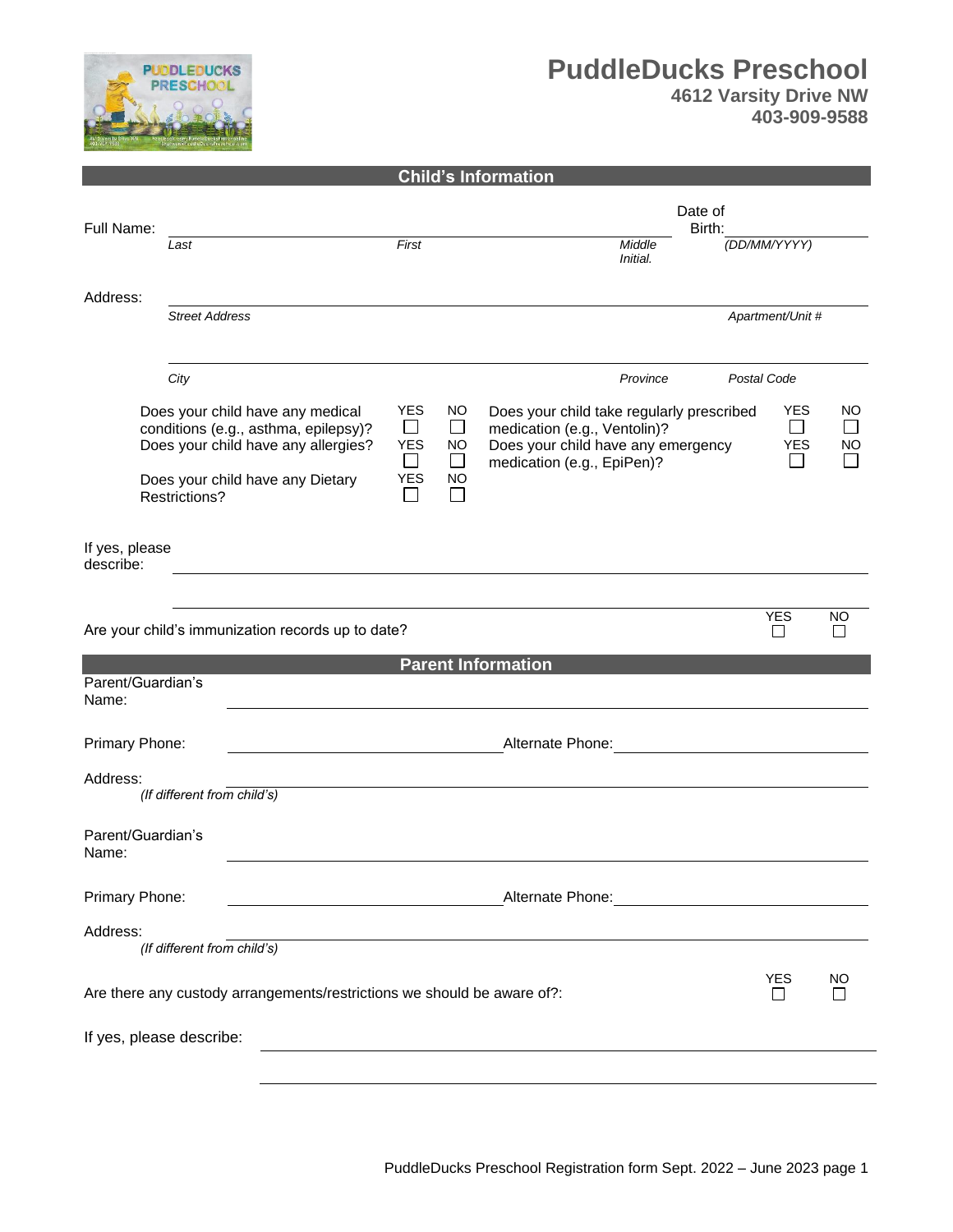|                  | <b>Emergency Contact</b>                                                                                                                                                                                                                                                                                                                                                                                                                                                                           |
|------------------|----------------------------------------------------------------------------------------------------------------------------------------------------------------------------------------------------------------------------------------------------------------------------------------------------------------------------------------------------------------------------------------------------------------------------------------------------------------------------------------------------|
|                  | You MUST list one LOCAL person (within 1 hour drive of child) who may be contacted in case of an emergency when a<br>Parent/Guardian cannot be reached.                                                                                                                                                                                                                                                                                                                                            |
| Full Name:       | Phone:                                                                                                                                                                                                                                                                                                                                                                                                                                                                                             |
| Address:         | Postal Code: The Contract of the Code:                                                                                                                                                                                                                                                                                                                                                                                                                                                             |
|                  |                                                                                                                                                                                                                                                                                                                                                                                                                                                                                                    |
|                  | <b>Authorized Pick-Up Persons</b>                                                                                                                                                                                                                                                                                                                                                                                                                                                                  |
| pick-up.         | Parents must list on the form the names of all persons (other than parents), who are permitted to pick-up their child.<br>We require parents to notify the Preschool staff if someone else will be picking up their child. In a rare emergency<br>situation, arrangements can be made verbally. If the person picking up the child is not known to the teacher, information<br>must be provided, including their name and phone number. This person will be required to show picture ID upon first |
| Full Name:       |                                                                                                                                                                                                                                                                                                                                                                                                                                                                                                    |
| Relationship:    | Phone:<br><u> 1989 - Johann Barnett, fransk politik (d. 1989)</u>                                                                                                                                                                                                                                                                                                                                                                                                                                  |
|                  |                                                                                                                                                                                                                                                                                                                                                                                                                                                                                                    |
| Full Name:       |                                                                                                                                                                                                                                                                                                                                                                                                                                                                                                    |
| Relationship:    | Phone:<br><u> 1980 - Johann Barn, mars ar breithinn ar breithinn ar breithinn ar breithinn ar breithinn ar breithinn ar br</u>                                                                                                                                                                                                                                                                                                                                                                     |
| Full Name:       |                                                                                                                                                                                                                                                                                                                                                                                                                                                                                                    |
| Relationship:    | Phone:                                                                                                                                                                                                                                                                                                                                                                                                                                                                                             |
|                  | <b>Correspondence</b>                                                                                                                                                                                                                                                                                                                                                                                                                                                                              |
|                  | All preschool newsletters, reminders, and important correspondence will be sent via email. Your email will only be used<br>for Preschool use and will not be distributed outside of the Preschool.                                                                                                                                                                                                                                                                                                 |
| Primary Email:   |                                                                                                                                                                                                                                                                                                                                                                                                                                                                                                    |
| Secondary Email: |                                                                                                                                                                                                                                                                                                                                                                                                                                                                                                    |
|                  |                                                                                                                                                                                                                                                                                                                                                                                                                                                                                                    |

In rare instances (such as closure due to severe weather conditions) it may be necessary to also send out a text message to ensure everyone has been notified. Please provide at least **ONE mobile** phone number for these emergency messages to be sent.

Phone:

### **Partnership with Step by Step Early Intervention Society**

PuddleDucks Preschool Inc. is proud to share a partnership with Step by Step Early Intervention Society, who will be offering a free developmental assessment **screening** to our families. We encourage families that may have concerns about their child's development (e.g., language, behavior, fine motor, gross motor, self-regulation, anxiety, self-care, etc.) to provide consent for the screen which will assist a certified Speech-Language Pathologist and certified teacher determine if further assessment is necessary. Should further testing be required and it is determined that your child is in need of additional supports, funding through Alberta Education may be available to provide these supports within the classroom and at home.

Step by Step is a non-profit society formed to support, educate, and empower parents of children with developmental delays by creating a service model tailored specifically to the needs of their family. More information available at **StepbyStepYYC.com**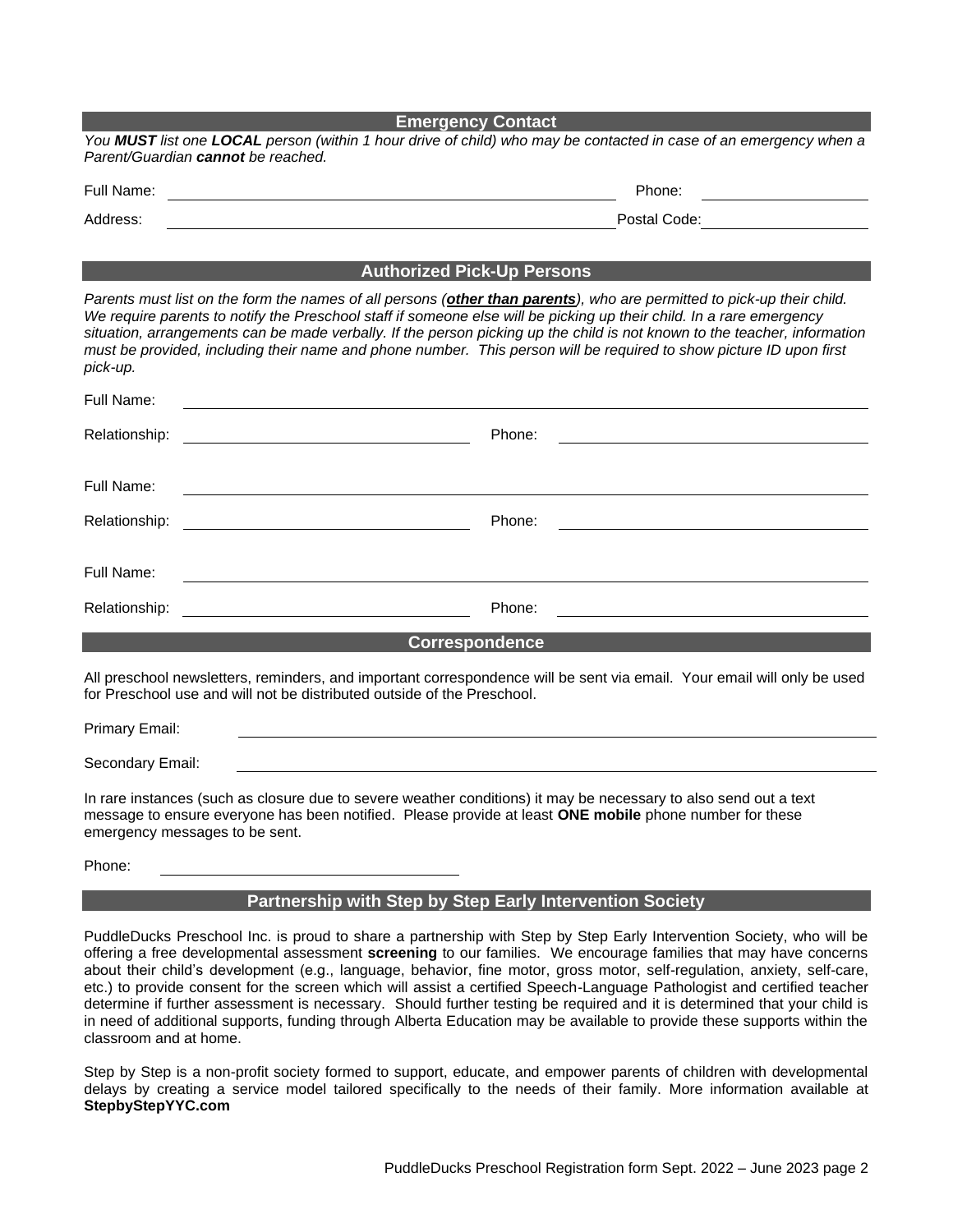| September 2022 Registration<br><b>PuddleDucks Preschool Prep or PPP</b><br>$(24 - 36$ Months) |                                                                    | September 2022 Registration<br><b>PuddleDucks Preschool</b><br>and                            |                            |  |
|-----------------------------------------------------------------------------------------------|--------------------------------------------------------------------|-----------------------------------------------------------------------------------------------|----------------------------|--|
|                                                                                               | Please CIRCLE the program or programs                              |                                                                                               | <b>Junior Kindergarten</b> |  |
|                                                                                               | you want. Families can register for 2-,3-<br>or 5-day programming. | $(3,4 & 5$ year olds)                                                                         |                            |  |
|                                                                                               |                                                                    | Please CIRCLE the program you want. Families can<br>register for 2-,3-, or 5-day programming. |                            |  |
| Morning                                                                                       | Afternoon                                                          | <b>Morning Programs</b>                                                                       | Afternoon Program          |  |
| Programs                                                                                      | Programs                                                           |                                                                                               |                            |  |
|                                                                                               |                                                                    | 4-Year-Old Program                                                                            | 4-year-old Program         |  |
| 2 Days a Week                                                                                 | 2 Days a Week                                                      | 3 Days a Week                                                                                 | 3 Days a Week              |  |
| Mon/Wed                                                                                       | Mon/Wed                                                            | Mon/Wed/Fri                                                                                   | Mon/Wed/Fri                |  |
| 10-12 pm                                                                                      | $1-3$ pm                                                           | Junior Kindergarten                                                                           | Junior Kindergarten        |  |
| 181/month                                                                                     | 181/month                                                          | 8:30-12 pm                                                                                    | 1:00-4 pm                  |  |
|                                                                                               |                                                                    | 330/month                                                                                     | 284/month                  |  |
|                                                                                               |                                                                    |                                                                                               |                            |  |
| 2 Days a Week                                                                                 | 2 Days a Week                                                      | 3-Year-Old Program                                                                            | 3-Year-Old Program         |  |
| <b>Tues/Thurs</b>                                                                             | <b>Tues/Thurs</b>                                                  | 2 Days a Week                                                                                 | 2 Days a Week              |  |
| 10-12 pm                                                                                      | $1-3$ pm                                                           | Tuesday/Thursday                                                                              | Tuesday/Thursday           |  |
| 181/month                                                                                     | 181/month                                                          | 8:30-12 pm                                                                                    | $1:00 - 4$ pm              |  |
|                                                                                               |                                                                    | 217/month                                                                                     | 181/month                  |  |
| 3 Days a week                                                                                 | 3 Days a week                                                      | 5 Days a Week                                                                                 | 5 Days a Week              |  |
| Mon/Wed/Fri                                                                                   | Mon/Wed/Fri                                                        | Mon-Fri                                                                                       | Mon-Fri                    |  |
| 10-12 pm                                                                                      | $1-3$ pm                                                           | 8:30-12 pm                                                                                    | $1-4$ pm                   |  |
| 284/month                                                                                     | 284/month                                                          | 550/month                                                                                     | 465/month                  |  |
| 5 Days a                                                                                      | 5 Days a Week                                                      | We also offer Before and After Care (at                                                       |                            |  |
| Week                                                                                          | Mon-Fri                                                            | \$20/hour) to our PPP program if you would like                                               |                            |  |
| Mon-Fri                                                                                       | $1-3$ pm                                                           | extended hours. Before Care will run from<br>8:30-10. Aftercare will run from 3-4pm.          |                            |  |
| 10-12 pm                                                                                      | 465/month                                                          |                                                                                               |                            |  |
| 465/month                                                                                     |                                                                    |                                                                                               |                            |  |

Please write down what program you are registering your child in. Then sign or initial your name. (ie PPP 5 Days a Week, Mon-Fri, 10-12 pm, 465/month)

| Signature |  |  |
|-----------|--|--|
|           |  |  |
|           |  |  |
|           |  |  |
|           |  |  |
|           |  |  |
|           |  |  |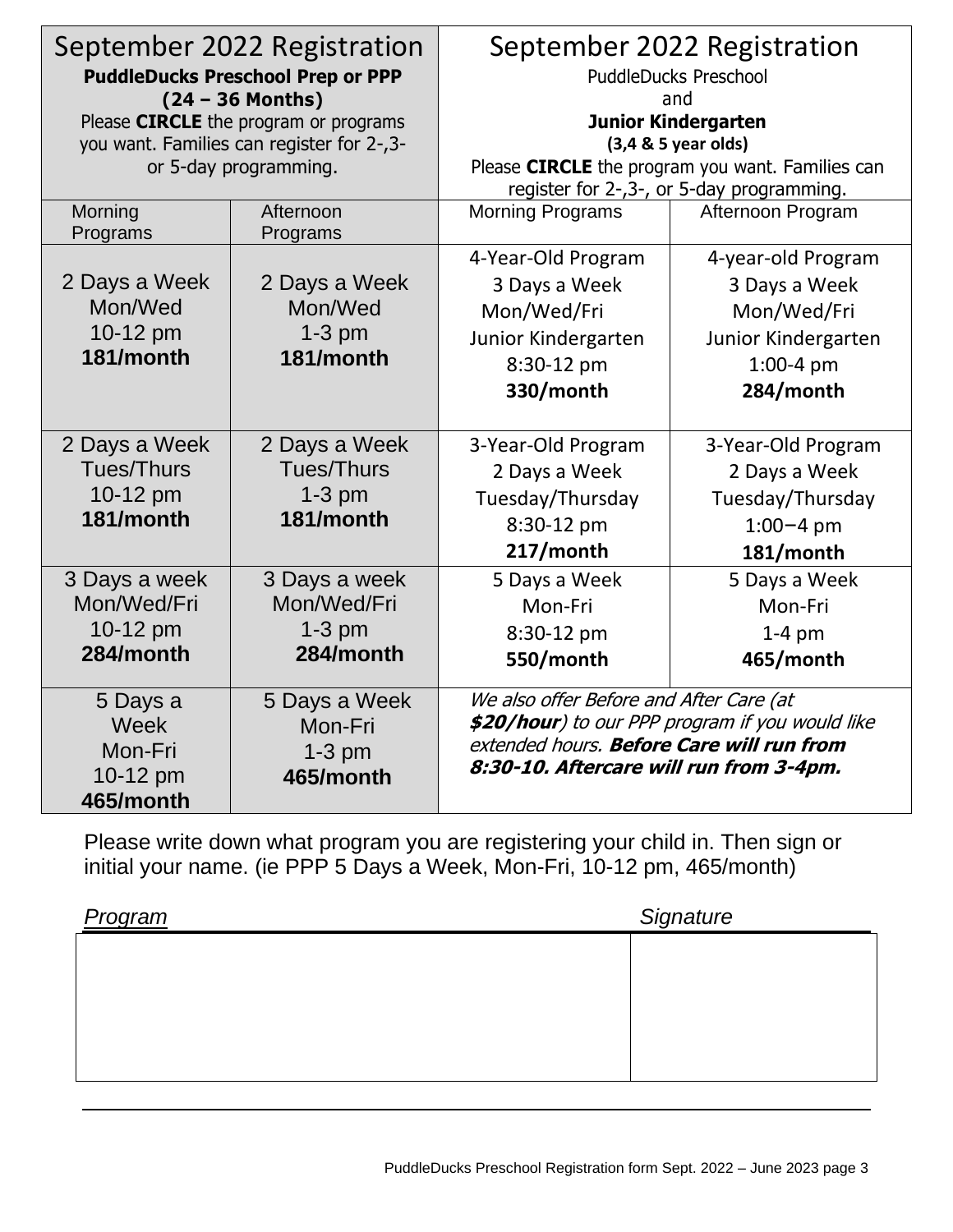#### **Discipline Policy**

At PuddleDucks Preschool Inc., we strive to provide a positive approach to discipline. We guide children toward acceptable positive behavior and encourage children to problem solve together by setting up clear, simple expectations and emphasizing the importance of using our words. Preschool staff will maintain calm and gain the child's attention by saying his/her name, bending down to establish eye contact, and speaking in a calm and controlled voice. We take the time to talk and listen to help resolve the situation. We acknowledge the child's feelings and try and focus on the behavior being unacceptable not the child or his/her character. Finally, we will reassure the child(ren) as they re-enter the activity and observe to ensure the problem has been fully resolved.

Sometimes behavior may escalate and children need time to calm down and regain control. The child may be redirected to another activity or leave the room or play area with a staff member in order to have the opportunity to successfully become calm. This is considered a break, NOT a punishment, confinement, or isolation. In the event there is an identifiable pattern of behavior of concern, parents will be notified and we will work together to find a mutually acceptable way of addressing the issue and helping the child grow; this may mean requesting assistance from Step by Step Early Intervention Society (e.g., Psychologist or Behavioral Interventionist if Speech-Language Pathologist and Occupational Therapist services have already been involved).

Physical punishment is strictly prohibited. Under no circumstance will there be any physical or verbal abuse, emotional deprivation, physical degradation, physical restraint, confinement, or isolation. At no time will we deny or threaten to deny any basic necessity.

I hereby acknowledge that I have read, understand, and accept the discipline policy in place at PuddleDucks Preschool Inc.

Signature: Date: Development and the contract of the contract of the contract of the Date: Date: Date: Date: D

#### **Medical and Emergency Consent**

In accordance with Alberta Child Care Licensing practices and in compliance with the Occupational Health and Safety Act, all PuddleDucks Preschool Inc. staff must be First Aid certified. Except in emergency situations and with written parental consent, Preschool staff are not permitted to administer medication. If your child requires emergency medication (e.g., EpiPen), it is required to remain on-site in the designated First Aid Kit with the appropriate documentation.

In case of emergency, all attempts will be made to contact the parents or the emergency contact person.

I hereby authorize PuddleDucks Preschool Inc. staff to administer first aid to my child should the need arise. I grant permission for my child to receive emergency medical services if needed and/or to be transported by vehicle or ambulance to the hospital in the event of serious injury or emergency. I will not hold liable PuddleDucks Preschool Inc., its director, teachers, staff, or parent volunteers.

I understand that PuddleDucks Preschool Inc. will **NOT** administer any medication to my child except as directed in emergency situations. I understand that should emergency medical services be required, costs incurred will be my responsibility as the parent.

Signature: Date: Date: Date: Date: Date: Date: Date: Date: Date: Date: Date: Date: Date: Date: Date: Date: Date: Date: Date: Date: Date: Date: Date: Date: Date: Date: Date: Date: Date: Date: Date: Date: Date: Date: Date: D

**Media Consent**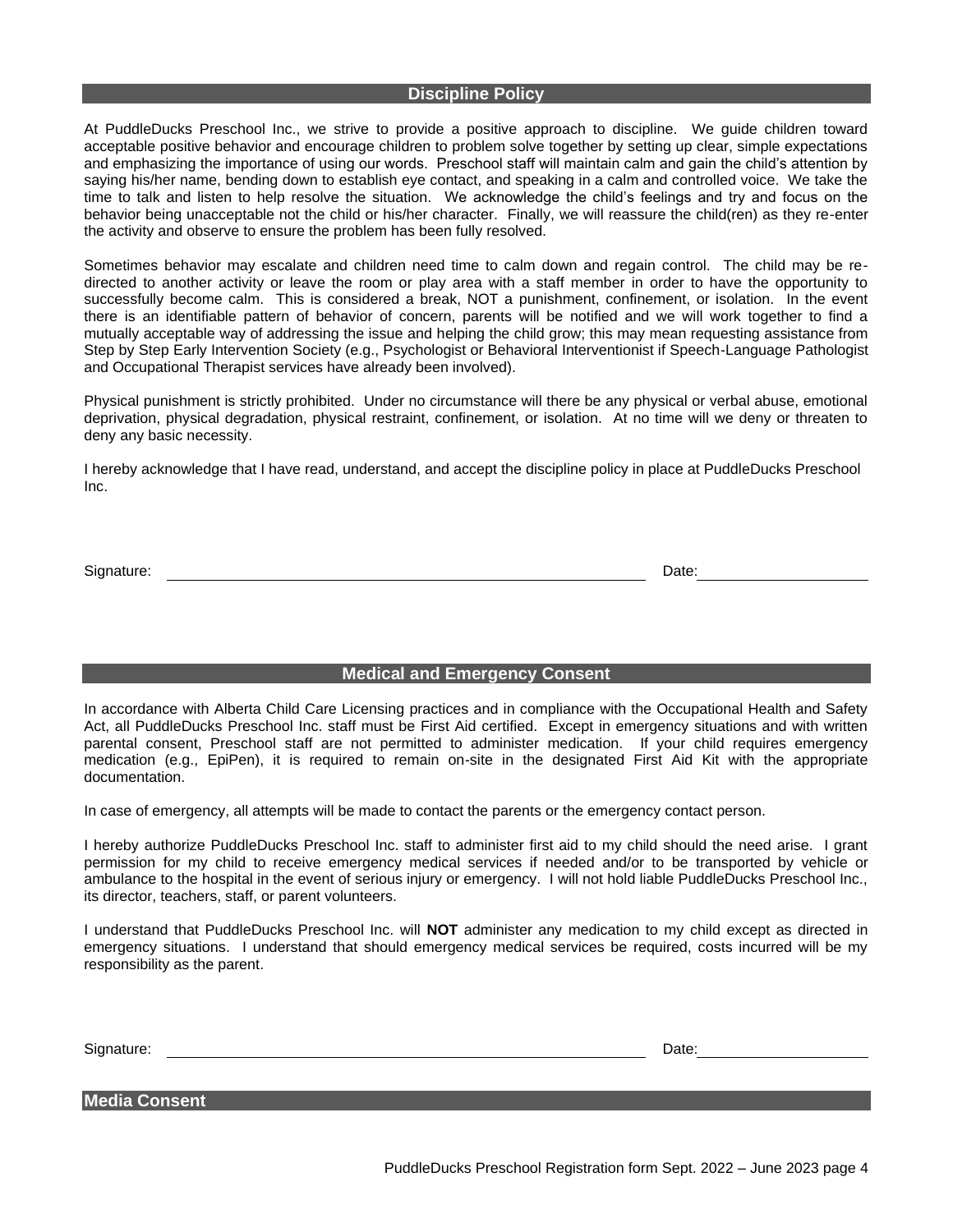We at PuddleDucks Preschool Inc. would like to share all the fun we have at preschool! Arts and crafts may be posted within the classrooms; photos and videos may on occasion be taken and posted on the walls of the preschool, in our newsletter, and/or on our Preschool Facebook Page.

Under no circumstances will we publish the pictures and/or names of children outside of the classroom without permission.

| I grant the staff at PuddleDucks Preschool Inc. permission to take photos and videos of my child:                       | <b>YES</b> | NO. |
|-------------------------------------------------------------------------------------------------------------------------|------------|-----|
| I grant Puddleducks Preschool Inc. permission to publish my child's photo on our Website or social<br>media.            | YES        | NO. |
| Does that include permission to publish your child's face?                                                              | YES        | NO. |
| I grant PuddleDucks Preschool Inc. permission to use images of my child's work for display purposes<br>in social media. | YES<br>П   | NO. |

Signature\_\_\_\_\_\_\_\_\_\_\_\_\_\_\_\_\_\_\_\_\_\_\_\_\_\_\_\_\_\_\_\_\_\_\_\_\_\_\_\_\_\_\_\_\_\_\_\_\_ Date: \_\_\_\_\_\_\_\_\_\_\_\_\_

## **Off-Site Consent**

Come the springtime, PuddleDucks Preschool Inc. will occasionally make use of the nicer weather to take a walk around the community and/or go to the playground. Parents will be notified in advance (typically the morning of) if these activities will take place. For all of these off-premises activities, the mode of transportation used will be walking **only**, and will never be farther than 3 blocks away. Any other special excursions that would be farther away than 3 blocks from the premises will require a separate consent form to be filled out and signed prior to the planned excursion.

By signing I acknowledge that I understand that there are risks associated with the aforementioned activities. If any accident or personal injury to my child occurs, I hereby release and discharge PuddleDucks Preschool Inc. or any of its directors, teachers, staff, or parent volunteers of any claims, actions, and causes of action arising from any accident or loss caused by the participation of my child during any activity held at this location or during any off-premises outing or at any location where the program is held, or on route to/from any activity.

I hereby grant permission for my child to leave the school premises (4612 Varsity Drive NW) under the supervision of PuddleDucks Preschool Inc. staff for nature walks, outings to community playgrounds, outings to local community businesses, road safety awareness activities and the like. I understand that my child will be supervised at all times.

Signature: Date: Date: Date: Date: Date: Date: Date: Date: Date: Date: Date: Date: Date: Date: Date: Date: Date: Date: Date: Date: Date: Date: Date: Date: Date: Date: Date: Date: Date: Date: Date: Date: Date: Date: Date: D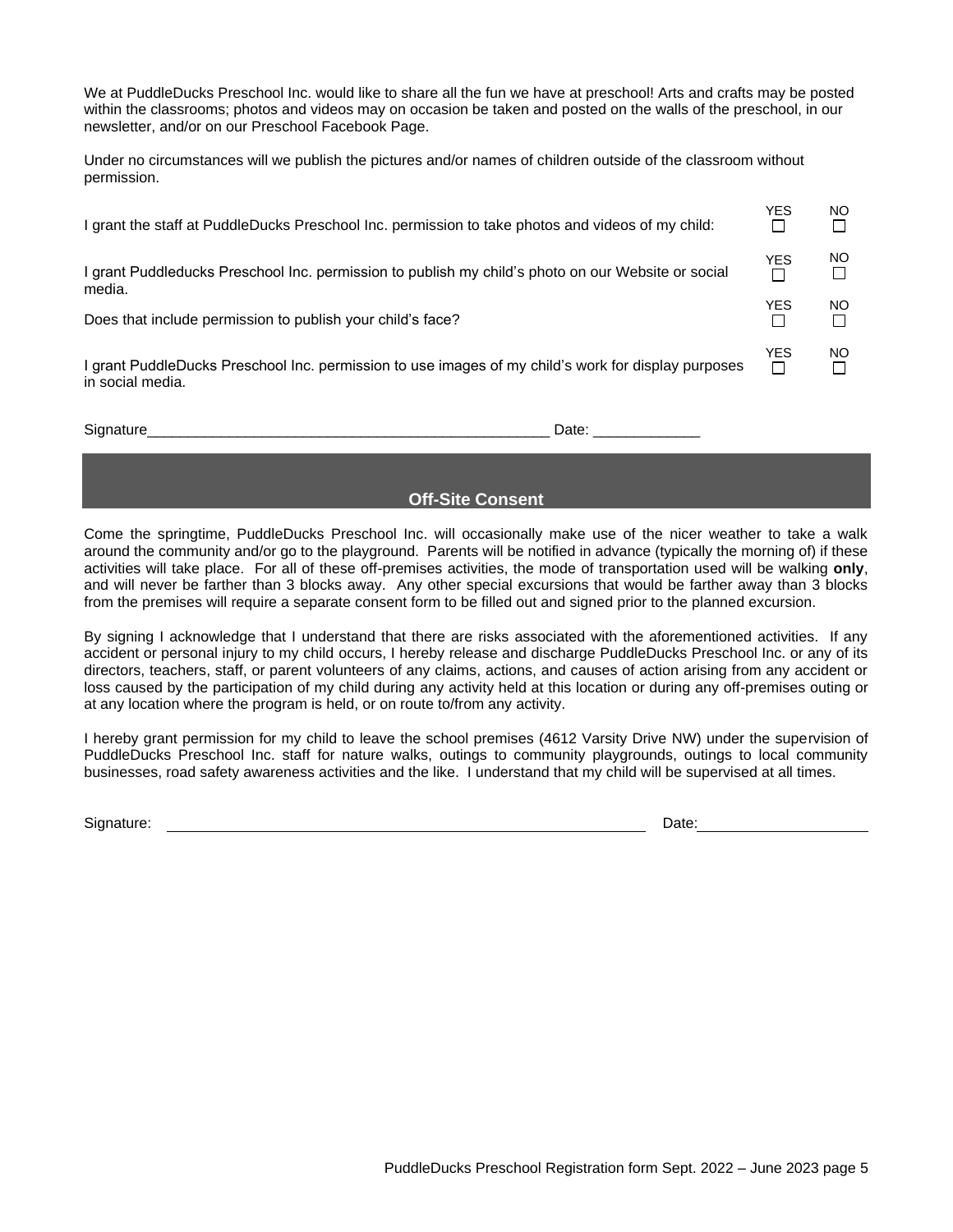# **Portable Record Form**

Alberta Child Care Licensing requires this separate form to be filled out completely. This is the record we take with us when we leave the preschool for nature walks, outings to local businesses, and in case of an emergency evacuation.

|                                                    |                                                   | <b>Child's Information</b>              |                                                                  |                                     |           |
|----------------------------------------------------|---------------------------------------------------|-----------------------------------------|------------------------------------------------------------------|-------------------------------------|-----------|
|                                                    |                                                   |                                         | Date of                                                          |                                     |           |
| Full Name:                                         | Last                                              | First                                   | Middle<br>Initial.                                               | Birth:<br>(DD/MM/YYYY)              |           |
| Address:                                           | <b>Street Address</b>                             |                                         |                                                                  | Apartment/Unit #                    |           |
|                                                    | City                                              |                                         | Province                                                         | Postal Code                         |           |
| Allergies, Medications,<br><b>Health Concerns:</b> |                                                   |                                         |                                                                  |                                     |           |
|                                                    | Are your child's immunization records up to date? |                                         |                                                                  | <b>YES</b><br>1 I                   | <b>NO</b> |
| Parent/Guardian's<br>Name:                         |                                                   | <b>Parent Information</b>               |                                                                  |                                     |           |
| Primary Phone:                                     |                                                   | <u> 1980 - Johann Barbara, martin a</u> |                                                                  |                                     |           |
| Address:                                           | (If different from child's)                       |                                         |                                                                  |                                     |           |
| Parent/Guardian's<br>Name:                         |                                                   |                                         |                                                                  |                                     |           |
| Primary Phone:                                     |                                                   |                                         | Alternate Phone: Manual Alternate Phone: Manual Alternate Phone: |                                     |           |
| Address:<br>(If different from child's)            |                                                   |                                         |                                                                  |                                     |           |
|                                                    |                                                   | <b>Emergency Contact</b>                |                                                                  |                                     |           |
| Full Name:                                         |                                                   |                                         | Phone:                                                           |                                     |           |
| Address:                                           |                                                   |                                         |                                                                  | Postal Code: ______________________ |           |